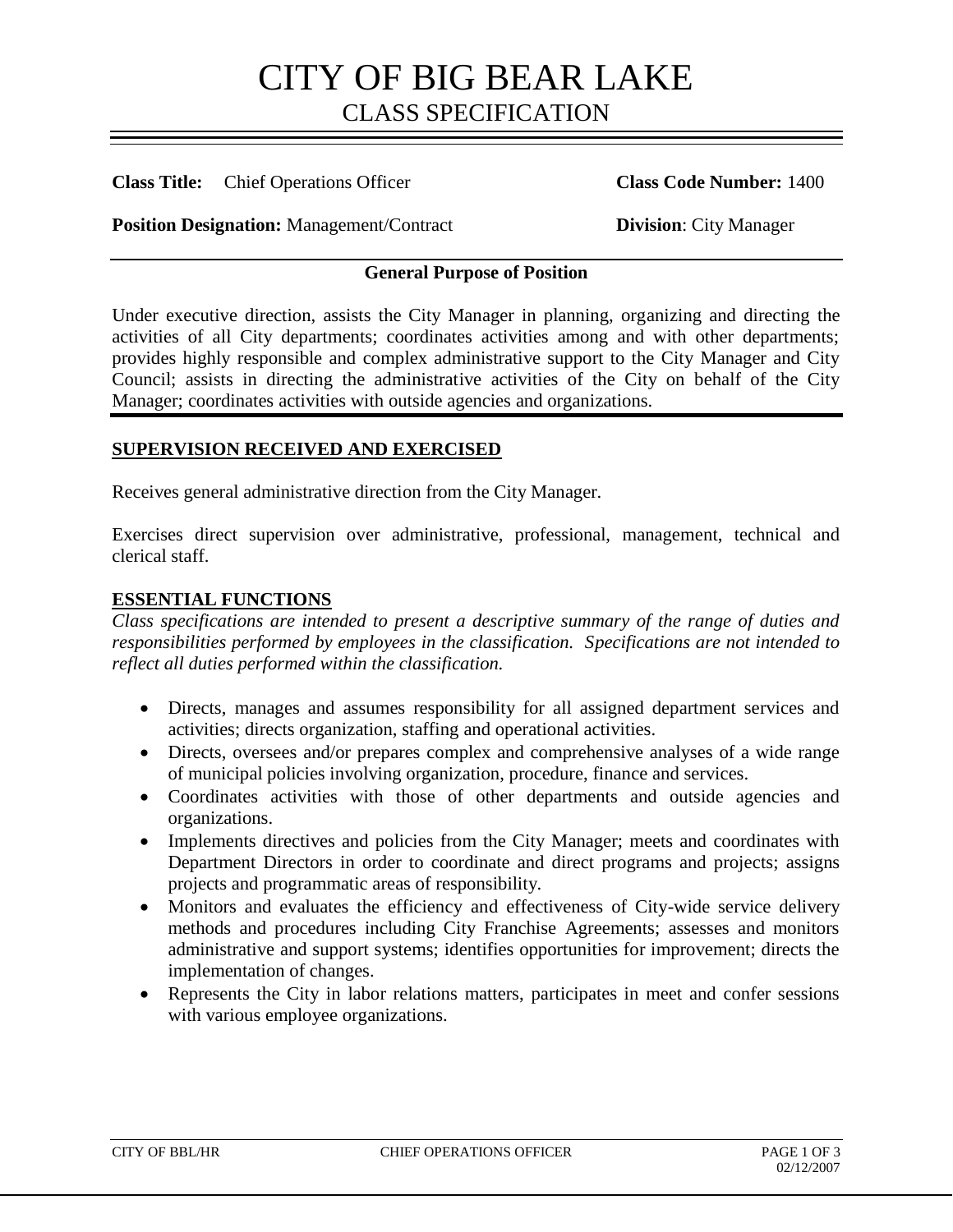# CITY OF BIG BEAR LAKE CLASS SPECIFICATION

- Oversees the budget preparation process including coordination and presentation of the City's annual budget, capital improvement budget, annual financial management review, and resource allocation plan and other financial forecasts, including review of expenditures and revenues; implements mid-year adjustments.
- Directs the monitoring and approval of expenditures.
- Supervises assigned staff, including instructing, recruiting, selecting and allocating employees; maintains standards; recommends salary increases and disciplines; writes performance appraisals.
- Responds to and resolves difficult and sensitive complaints and inquiries from the public; prepares draft responses; reviews with City Manager as appropriate.
- Represents the City at meetings, organizations, clubs and may speak on behalf of the City at these meetings as requested.
- Oversees the City's personnel management functions, including recruitment, collective bargaining, classification, compensation, training and development, benefits administration.
- Oversees risk management.
- Attends and participates in professional group meetings; stays abreast of new trends and innovations in the field of municipal government.
- Serves as Acting City Manager as required.
- Performs various related essential duties as required.

## **QUALIFICATIONS**

*Any combination of experience and education that would likely provide the required knowledge and abilities is qualifying. A typical way to obtain the knowledge and abilities would be:*

- **Education:** A Bachelor's degree from an accredited college or university in public administration, business administration, or a related field is required.
- **Experience:** Six years of increasing responsible administrative experience in the public sector including three years of administrative and supervisory responsibility.

**License/Certificate:** Valid Class C California Driver's License required.

## **KNOWLEDGE, SKILLS, ABILITIES, AND PERSONAL CHARACTERISTICS**

## **Knowledge of:**

- Principles and practices of personnel administration, public sector finance, community development functions and public administration.
- Organizational and management practices as applied to the analysis and evaluation of programs, policies and operational needs.
- Advanced principles and practices of municipal government budget preparation and